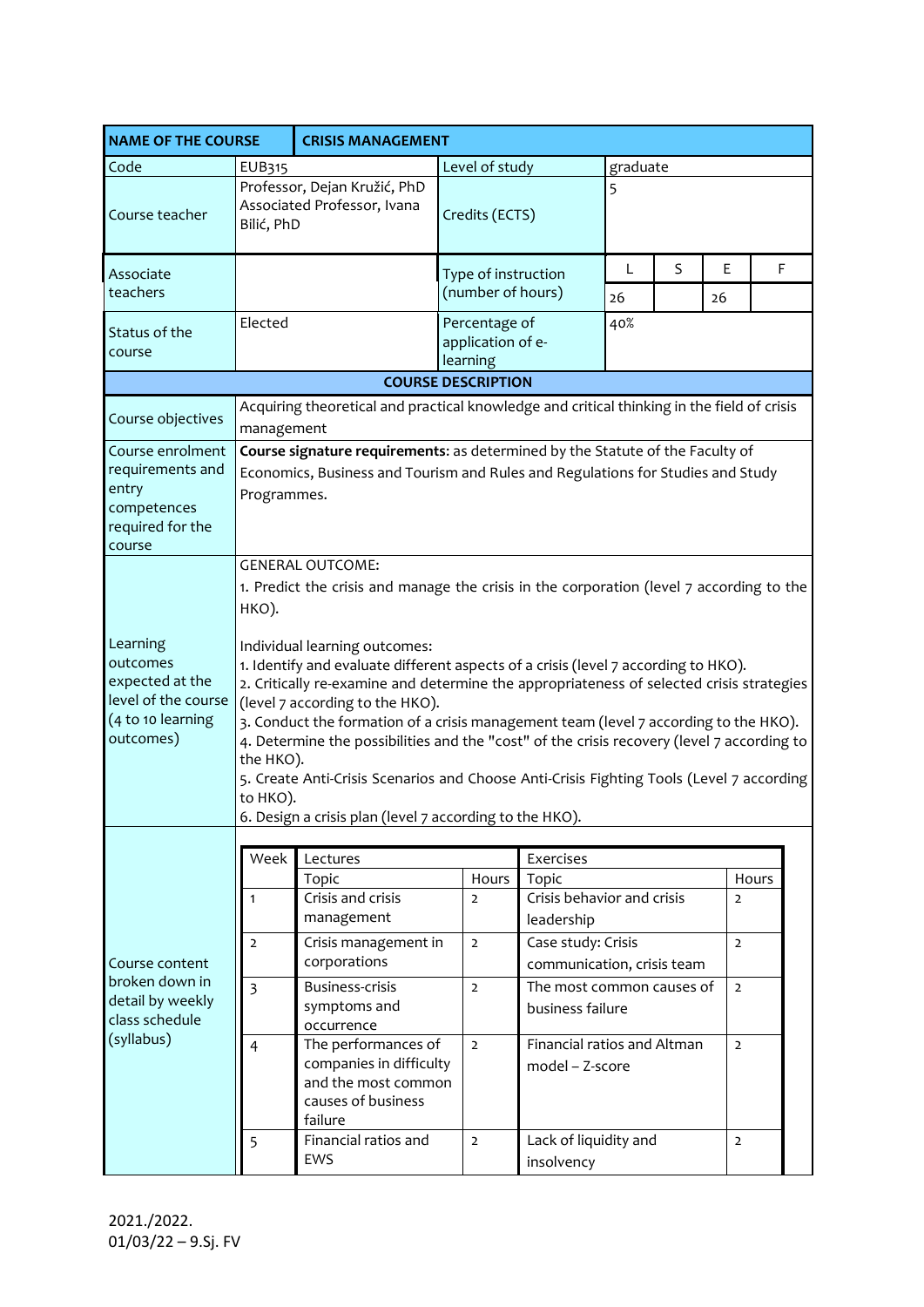|                                    | 6                                                                        | Turnaround strategies                                                                      |                                                       |                  | $\overline{2}$             | Other early warning signals |                                                  |                                                                                           | $\overline{2}$ |  |  |  |
|------------------------------------|--------------------------------------------------------------------------|--------------------------------------------------------------------------------------------|-------------------------------------------------------|------------------|----------------------------|-----------------------------|--------------------------------------------------|-------------------------------------------------------------------------------------------|----------------|--|--|--|
|                                    | Key factors of success<br>$\overline{7}$                                 |                                                                                            |                                                       | $\overline{2}$   |                            | Case study: Analysis of     |                                                  | $\overline{2}$                                                                            |                |  |  |  |
|                                    | turnaround                                                               |                                                                                            |                                                       |                  |                            |                             | possibilities for turnaround                     |                                                                                           |                |  |  |  |
|                                    | 8                                                                        | Test <sub>1</sub>                                                                          |                                                       |                  | $\overline{2}$             |                             | Test <sub>1</sub>                                |                                                                                           | $\overline{2}$ |  |  |  |
|                                    | A radical shift in crisis<br>9                                           |                                                                                            |                                                       | $\overline{2}$   | Typology of renewal phases |                             | $\overline{2}$                                   |                                                                                           |                |  |  |  |
|                                    | 10                                                                       | Pre-settlement                                                                             |                                                       | $\overline{2}$   |                            | Plan of financial and       |                                                  | $\overline{2}$                                                                            |                |  |  |  |
|                                    |                                                                          | agreement<br>Bankruptcy strategies<br>11                                                   |                                                       |                  |                            |                             | operational restructuring                        |                                                                                           |                |  |  |  |
|                                    |                                                                          |                                                                                            |                                                       |                  | $\overline{2}$             |                             | Procedural provision and                         | $\overline{2}$                                                                            |                |  |  |  |
|                                    |                                                                          |                                                                                            |                                                       |                  |                            |                             | legal consequences                               |                                                                                           |                |  |  |  |
|                                    | 12                                                                       | Management in<br>bankruptcy process                                                        |                                                       |                  | $\overline{2}$             |                             | Legal bodies in bankruptcy                       | $\overline{2}$                                                                            |                |  |  |  |
|                                    |                                                                          |                                                                                            |                                                       |                  |                            |                             | process                                          |                                                                                           |                |  |  |  |
|                                    | 13                                                                       |                                                                                            | The bankruptcy estate                                 |                  |                            |                             | Management in bankruptcy                         | $\overline{2}$                                                                            |                |  |  |  |
|                                    | 14                                                                       |                                                                                            | and creditors                                         |                  |                            |                             | process and fulfillment of                       |                                                                                           |                |  |  |  |
|                                    |                                                                          |                                                                                            |                                                       |                  |                            |                             | obligations to creditors                         |                                                                                           |                |  |  |  |
|                                    |                                                                          |                                                                                            | The satisfaction of                                   |                  |                            |                             | The satisfaction of creditors,<br>$\overline{2}$ |                                                                                           |                |  |  |  |
|                                    |                                                                          |                                                                                            | creditors and<br>bankruptcy plan                      |                  |                            |                             | Case study: Croatia                              |                                                                                           |                |  |  |  |
|                                    |                                                                          |                                                                                            |                                                       |                  |                            |                             | Corporation                                      |                                                                                           |                |  |  |  |
|                                    | 15                                                                       | Test <sub>2</sub>                                                                          |                                                       |                  | $\overline{2}$             |                             | Test 2                                           |                                                                                           | $\overline{2}$ |  |  |  |
|                                    | X lectures                                                               |                                                                                            |                                                       |                  |                            |                             |                                                  | X independent assignments                                                                 |                |  |  |  |
|                                    | X seminars and workshops                                                 |                                                                                            |                                                       |                  |                            |                             | $\Box$ multimedia                                |                                                                                           |                |  |  |  |
| Format of                          | X exercises<br>$\Box$ on line in entirety                                |                                                                                            |                                                       |                  |                            |                             | $\Box$ laboratory                                |                                                                                           |                |  |  |  |
| instruction                        | X partial e-learning                                                     |                                                                                            |                                                       |                  |                            |                             | x work with mentor                               |                                                                                           |                |  |  |  |
|                                    | $\Box$ field work                                                        |                                                                                            |                                                       |                  |                            |                             | X guest lecturers (other)                        |                                                                                           |                |  |  |  |
|                                    |                                                                          | To obtain a signature, the student should participate in solving 4 (self-evaluation)       |                                                       |                  |                            |                             |                                                  |                                                                                           |                |  |  |  |
| Student                            |                                                                          | tasks, at least 3 out of 4 offered. Self-evaluation tasks are reserved exclusively to wine |                                                       |                  |                            |                             |                                                  |                                                                                           |                |  |  |  |
| responsibilities                   | a signature and do not contribute to the achieved success in the course. |                                                                                            |                                                       |                  |                            |                             |                                                  |                                                                                           |                |  |  |  |
|                                    |                                                                          |                                                                                            |                                                       |                  |                            |                             |                                                  |                                                                                           |                |  |  |  |
| Screening student                  | Class                                                                    |                                                                                            |                                                       |                  |                            |                             |                                                  |                                                                                           |                |  |  |  |
| work (name the                     | attendance                                                               |                                                                                            | 1                                                     | Research         |                            |                             |                                                  |                                                                                           |                |  |  |  |
| proportion of ECTS                 | Experimental                                                             |                                                                                            |                                                       |                  |                            |                             |                                                  | Self-Evaluation                                                                           | 1              |  |  |  |
| credits for each                   | work                                                                     |                                                                                            |                                                       | Report           |                            |                             |                                                  |                                                                                           |                |  |  |  |
| activity so that the               | Essay                                                                    |                                                                                            |                                                       | Seminar<br>essav |                            |                             | 0,5                                              | (Other)                                                                                   |                |  |  |  |
| total number of<br>ECTS credits is | Tests                                                                    |                                                                                            | 1,5                                                   | Oral exam        |                            |                             |                                                  | (Other)                                                                                   |                |  |  |  |
| equal to the ECTS                  |                                                                          |                                                                                            |                                                       |                  |                            |                             |                                                  |                                                                                           |                |  |  |  |
| value of the<br>course)            | Written exam                                                             |                                                                                            | $1*$                                                  | Project          |                            |                             |                                                  | (Other)                                                                                   |                |  |  |  |
|                                    |                                                                          |                                                                                            |                                                       |                  |                            |                             |                                                  | Requirement for the successful completion of the course is 60% of class attendance.       |                |  |  |  |
|                                    |                                                                          |                                                                                            |                                                       |                  |                            |                             |                                                  | The condition for obtaining a signature, which is also a condition for taking the exam is |                |  |  |  |
|                                    |                                                                          |                                                                                            | participation in at least 3 self-evaluation tasks.    |                  |                            |                             |                                                  |                                                                                           |                |  |  |  |
|                                    |                                                                          |                                                                                            |                                                       |                  |                            |                             |                                                  | The knowledge test will be conducted through two tests during the semester (written       |                |  |  |  |
| Grading and                        |                                                                          |                                                                                            |                                                       |                  |                            |                             |                                                  | or oral) and assignments (case studies). The test will test the knowledge needed to       |                |  |  |  |
| evaluating                         |                                                                          |                                                                                            |                                                       |                  |                            |                             |                                                  | solve tasks and theoretical knowledge. Students who pass both tests are exempt from       |                |  |  |  |
| student work in                    |                                                                          |                                                                                            | the exam and receive a grade from this subject.       |                  |                            |                             |                                                  |                                                                                           |                |  |  |  |
| class and at the<br>final exam     |                                                                          |                                                                                            |                                                       |                  |                            |                             |                                                  |                                                                                           |                |  |  |  |
|                                    |                                                                          |                                                                                            |                                                       |                  |                            |                             |                                                  | Tasks refer to the analysis of a practical example (case studies). Practical work (case   |                |  |  |  |
|                                    |                                                                          |                                                                                            |                                                       |                  |                            |                             |                                                  | study) refers to the analysis of a practical example (case study). Students who           |                |  |  |  |
|                                    |                                                                          |                                                                                            | successfully analyze a case study get a higher grade. |                  |                            |                             |                                                  |                                                                                           |                |  |  |  |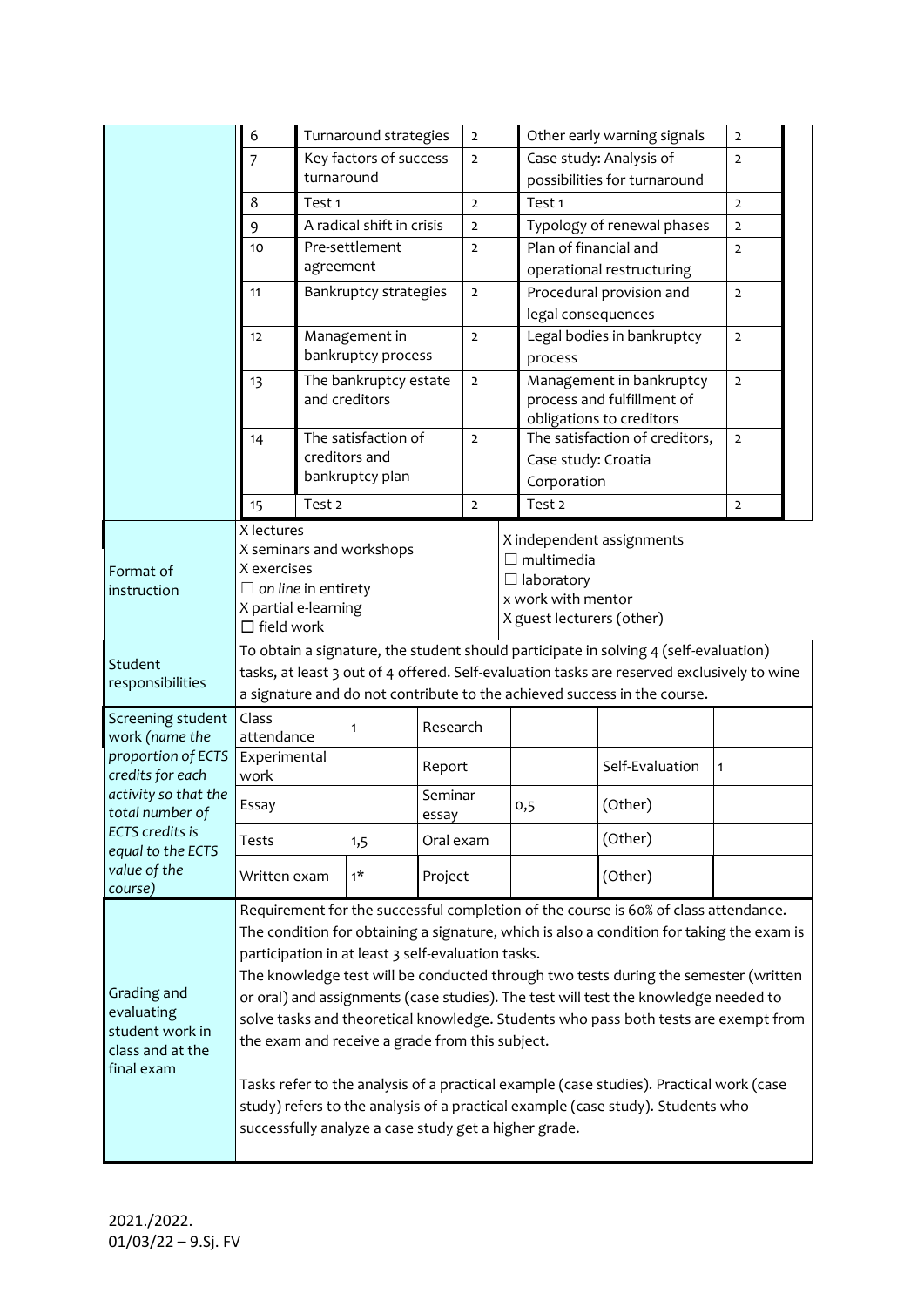|                                        | 1* Students who do not pass the course through tests will take the same through the<br>written and oral exams.                                                             |                |                                                                                    |                                 |           |          |  |  |
|----------------------------------------|----------------------------------------------------------------------------------------------------------------------------------------------------------------------------|----------------|------------------------------------------------------------------------------------|---------------------------------|-----------|----------|--|--|
|                                        | Points Test                                                                                                                                                                | Grade          | Points Exam                                                                        | Grade                           |           |          |  |  |
|                                        | $0 - 23$                                                                                                                                                                   | $\mathbf{1}$   | $0 - 47$                                                                           | $\mathbf{1}$                    |           |          |  |  |
|                                        | $24 - 27$                                                                                                                                                                  | $\overline{2}$ | $48 - 57$                                                                          | $\overline{2}$                  |           |          |  |  |
|                                        | $28 - 32$                                                                                                                                                                  | 3              | $58 - 65$                                                                          | 3                               |           |          |  |  |
|                                        | $33 - 35$                                                                                                                                                                  | $\overline{4}$ | $66 - 73$                                                                          | $\overline{4}$                  |           |          |  |  |
|                                        | $36 - 40$                                                                                                                                                                  | 5              | $74$ – and more                                                                    | 5                               |           |          |  |  |
|                                        |                                                                                                                                                                            |                | Number of<br>copies in<br>the library                                              | Availability via<br>other media |           |          |  |  |
|                                        | Bilić, I. (2017 2021) Crisis Management, reading<br>materials                                                                                                              |                | Unlimited                                                                          | Moodle                          |           |          |  |  |
|                                        | Fearn-Banks, K. (2011): Crisis Communications: A<br>Casebook Approach, 4 <sup>th</sup> edition, Routledge                                                                  |                | $\mathbf{1}$                                                                       | <b>NO</b>                       |           |          |  |  |
|                                        | Insolvency proceedings in EU countries, European                                                                                                                           |                |                                                                                    |                                 |           |          |  |  |
|                                        |                                                                                                                                                                            |                | Commission, accessed 2022 from:<br>https://ec.europa.eu/info/policies/justice-and- |                                 | Unlimited | Internet |  |  |
|                                        | fundamental-rights/civil-justice/civil-and-                                                                                                                                |                |                                                                                    |                                 |           |          |  |  |
| Required                               | commercial-law/insolvency-proceedings en                                                                                                                                   |                |                                                                                    |                                 |           |          |  |  |
| literature                             | Osmanagić Bedenik, Nidžara: Kriza kao šansa: kroz                                                                                                                          |                | 5                                                                                  | NO                              |           |          |  |  |
| (available in the                      | poslovnu krizu do poslovnog uspjeha, Školska knjiga,                                                                                                                       |                |                                                                                    |                                 |           |          |  |  |
| library and via<br>other media)        | Zagreb, 2003.                                                                                                                                                              |                |                                                                                    |                                 |           |          |  |  |
|                                        | Insolvency/bankruptcy in EU countries, European                                                                                                                            |                | Unlimited                                                                          | Internet                        |           |          |  |  |
|                                        | Commission, accessed 2022 from: https://e-<br>justice.europa.eu/447/EN/insolvencybankruptcy                                                                                |                |                                                                                    |                                 |           |          |  |  |
|                                        |                                                                                                                                                                            |                |                                                                                    |                                 |           |          |  |  |
|                                        | Crandall, W., Parnell, A. J., Spillan, E. J. (2010): Crisis                                                                                                                |                | $\mathbf{1}$                                                                       | <b>NO</b>                       |           |          |  |  |
|                                        | management in the new strategy landscape, Sage                                                                                                                             |                |                                                                                    |                                 |           |          |  |  |
|                                        | publications, Inc<br>Deloitte, (2016): Cyber crisis management: Readiness,                                                                                                 |                |                                                                                    |                                 |           |          |  |  |
|                                        | response, and recovery, accessed 2022 from:                                                                                                                                |                | Unlimited                                                                          | Internet                        |           |          |  |  |
|                                        | https://www2.deloitte.com/global/en/pages/risk/cyber-                                                                                                                      |                |                                                                                    |                                 |           |          |  |  |
|                                        | strategic-risk/articles/cyber-crisis-management.html                                                                                                                       |                |                                                                                    |                                 |           |          |  |  |
|                                        | Crisis Management Institute - free resources                                                                                                                               |                | Unlimited                                                                          | Internet                        |           |          |  |  |
|                                        | https://www.cmionline.com/                                                                                                                                                 |                |                                                                                    |                                 |           |          |  |  |
| Optional literature<br>(at the time of | Bilić, I., Pivčević, S. and Čevra, A. (2017): Crisis Management in Hotel Business -<br>1.<br>Insights from Croatia, Communication Management Review, Vol. 2 No. 2, p. 100- |                |                                                                                    |                                 |           |          |  |  |
|                                        | 118.                                                                                                                                                                       |                |                                                                                    |                                 |           |          |  |  |
|                                        | Marjan Gusev, M.; Ristov, S.; Prodan, R.; Dzanko, M. and Bilic, I. (2017):<br>2.                                                                                           |                |                                                                                    |                                 |           |          |  |  |
|                                        | Resilient IoT eHealth solutions in case of disasters, Conference 2017 9th                                                                                                  |                |                                                                                    |                                 |           |          |  |  |
|                                        | International Workshop on Resilient Networks Design and Modeling (RNDM),<br>p. 1-7.                                                                                        |                |                                                                                    |                                 |           |          |  |  |
| submission of                          | Bilić, I. & Vrkić, F. (2017): Crisis communication and crisis management during<br>3.                                                                                      |                |                                                                                    |                                 |           |          |  |  |
| study programme<br>proposal)           | the crisis, case study of Croatia, Tools and Techniques for Economic Decision                                                                                              |                |                                                                                    |                                 |           |          |  |  |
|                                        | Analysis, (Eds.) Stanković, J. et al. IGI Global, pp. 208-224.                                                                                                             |                |                                                                                    |                                 |           |          |  |  |
|                                        | Čuveljak, Jelena: Stečajni zakon, Komentar i sudska praksa, Zgombić &<br>4.                                                                                                |                |                                                                                    |                                 |           |          |  |  |
|                                        | Partneri, Zagreb, 2013.<br>Sučević, Danko: Krizni menadžment, Lider, Zagreb, 2010.<br>5.                                                                                   |                |                                                                                    |                                 |           |          |  |  |
|                                        | Stečajni zakon (NN 71/15).<br>6.                                                                                                                                           |                |                                                                                    |                                 |           |          |  |  |